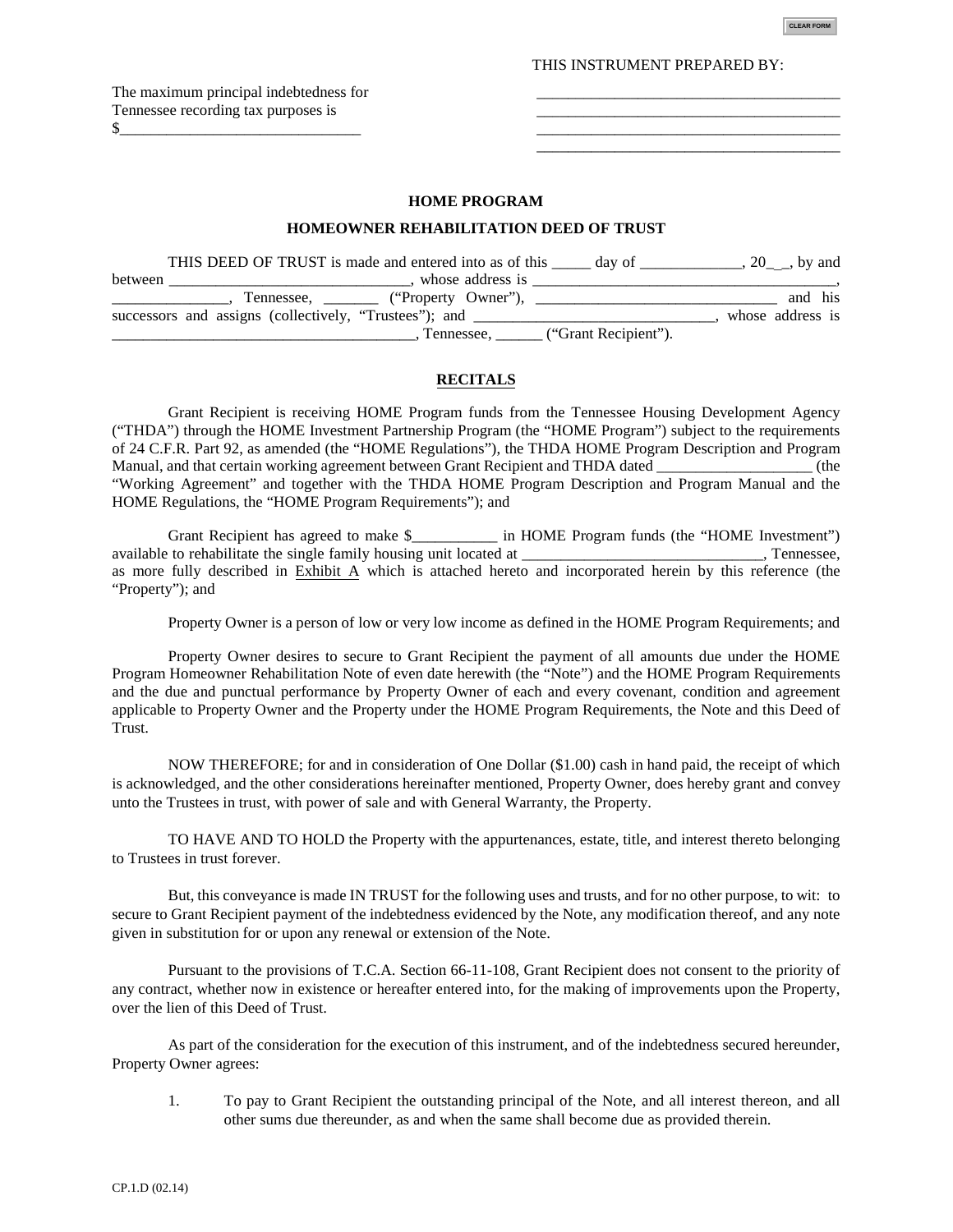- 2. To retain title to and occupy the Property, and not to convey the same or any interest in the same, without the prior consent, in writing, of Grant Recipient. If any or all of the Property, or any interest in it, is sold or otherwise transferred or conveyed, or if any encumbrance affects the Property, without the prior written consent of Grant Recipient, except as specified in the Note, Grant Recipient may, at its option, require immediate payment of all amounts due under the Note and all amounts secured by this Deed of Trust.
- 3. To pay when due, all taxes and assessments both general and special, ground rents, fines, penalties, impositions, levies, dues and charges of every type or nature levied upon or assessed against the Property, including any personal property included thereon, or upon the Trustees or Grant Recipient's interest therein.
- 4. To pay, when due, all claims of every kind and nature which might or could become a lien on the Property or any part thereof and shall not, at any time, create or allow to exist any lien on the Property or any part thereof of whatsoever kind or nature, other than this Deed of Trust, except the following:
	- (a) liens for taxes and assessments which are not delinquent although by law are given the status of a lien; and
	- (b) liens for taxes and assessments which are being contested by the Property Owner in good faith and by appropriate legal proceedings and for which Property Owner has posted such security for the payment of such contested claims as is requested by Grant Recipient. existing
- 5. To keep the housing unit and improvements on the Property in good repair and preservation.
- 6. If Property Owner fails to keep the housing unit and improvements on the Property in good repair and preservation or fails to pay all taxes and assessments when due, then the Trustee or Grant Recipient may do either, including, but not limited to, obtaining fire and/or hazard insurance, making necessary repairs, paying all taxes and assessments and may charge and treat any amount so expended as part of the debt secured by this Deed of Trust.

Now, if the Property Owner shall pay said indebtedness, and all installments thereof, including both principal and interest, when due, according to the terms of the Note, and if the Property Owner shall keep and perform each of the other covenants and agreements herein contained, then, this trust conveyance shall be of no further force or effect. But, if the Property Owner shall fail to pay said indebtedness, or any part or installment thereof, or any interest thereon, when due, or if the Property Owner shall fail to keep and perform any of the other covenants and agreements herein contained, or if the Property Owner shall make an assignment for the benefit of creditors, or should a receiver, liquidator, or trustee of the Property Owner, or of any of the Property Owner's property, be appointed, or should any petition in bankruptcy, or for the reorganization or arrangement of the Property Owner pursuant to the Federal Bankruptcy Code, or any statute, federal or state, similar thereto, be filed by or against the Property Owner, and such defaults are not cured within thirty (30) days from written notice to Property Owner specifying such default, then, and in any of such events, this trust conveyance shall remain in full force and effect, and at the option of the Grant Recipient, all remaining unpaid indebtedness shall become due and payable at once, without notice, and the Trustee, acting in person or through an agent or agents duly appointed by him for this purpose, is hereby authorized and empowered, upon giving twenty (20) days' notice by three (3) publications in any newspaper, daily or weekly, published in the county in which the Property is located, to sell the Property at the front door of the Courthouse in said county (or at such other place at said Courthouse as is usually and customarily used for the conduct of foreclosure sales) to the highest bidder for cash, at public outcry, free from the equity of redemption, any and all statutory rights of redemption including, without limitation, those provided in T.C.A. Section 66-8-101, as amended, or as may be hereinafter enacted, homestead, dower, courtesy, any elective share, and all other exemptions or marital rights of every kind, which are hereby expressly waived; and the Trustee is authorized and empowered to execute and deliver a deed to the purchaser. The sale may be adjourned from day to day by the Trustee or his agent or successor, by announcement at the Courthouse on the date the sale is originally set, or any adjournment thereof, and may be reset at a later date without any additional publication. The creditor may bid at any sale under this trust conveyance. Property Owner agrees that the Trustee may, at any time after default in the payment of any part of the indebtedness, enter and take possession of the Property, and shall only account for the net rents actually received by him. Property Owner further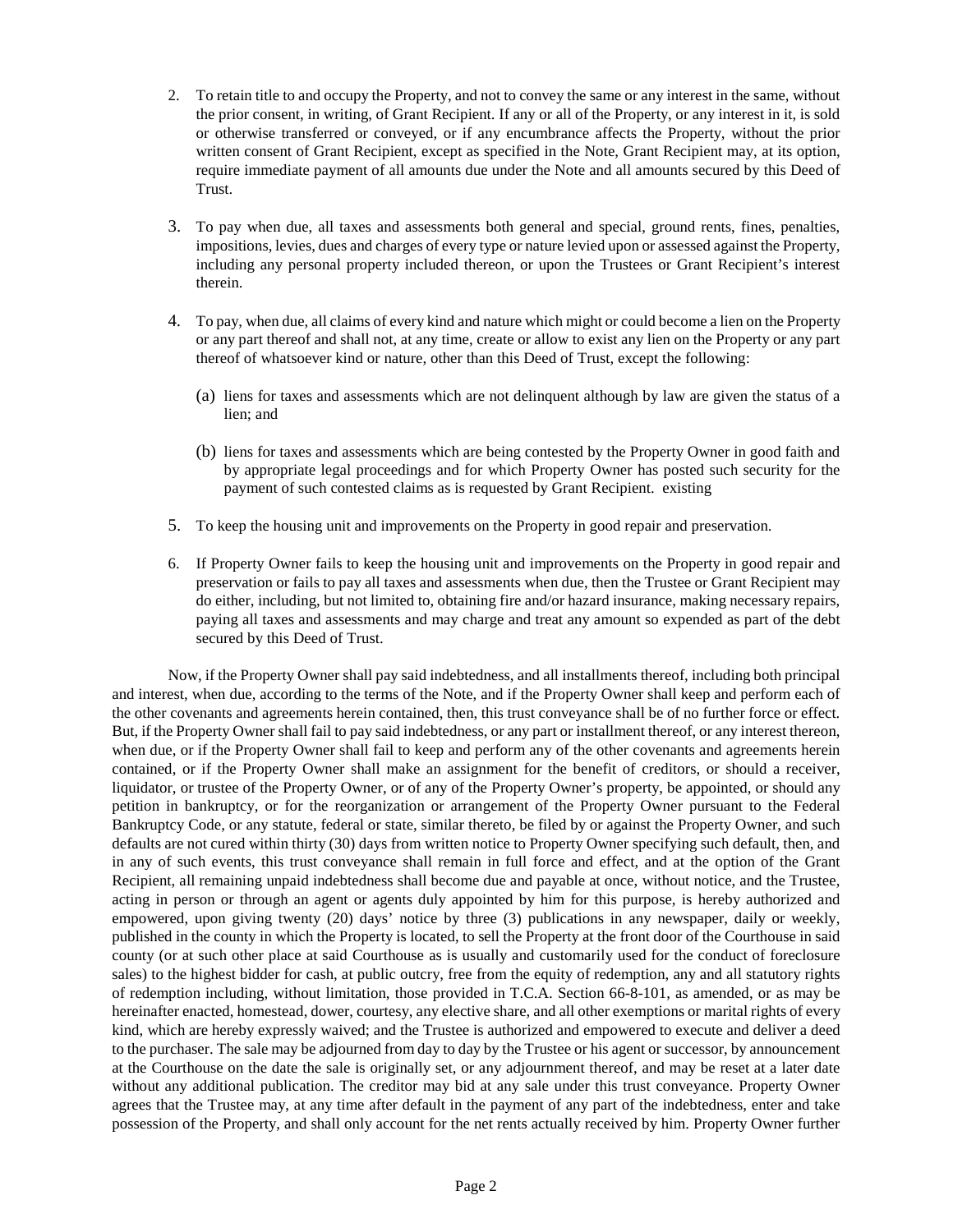agrees that, in the event the Trustee fails, before selling the Property as herein provided, to enter and take possession thereof, the purchaser shall be entitled to immediate possession thereof upon the delivery to him by the Trustee of a deed for the Property.

Grant Recipient may, at any time and from time to time, without assigning cause, in Grant Recipient's sole and absolute discretion, remove the Trustee herein named and appoint a successor to execute this trust, by an instrument in writing duly executed by Grant Recipient and filed for record in the county in which the Property is located and, upon the execution and filing of such instrument, the title herein conveyed to the Trustee shall be vested in the successor so appointed.

In the event of a sale of the Property under and by virtue of this trust, the Property Owner, and all persons holding under Property Owner, shall be and become the tenants at will of the purchaser from and after the execution and delivery of a deed to the purchaser.

Upon any sale under this Deed of Trust, the proceeds will be applied by the Trustee:

First: To pay all the costs and charges of executing this trust, including attorney's fees and the expenses of any litigation which may arise on account of the execution and enforcement of this trust, or in connection therewith as above provided.

Second: To pay the outstanding indebtedness, or any balance thereof, then remaining unpaid.

Third: To pay the remainder, if any, to Property Owner, or Property Owner's order.

Wherever used herein, the singular number shall be deemed to include the plural, and vice versa, and the masculine gender shall be deemed to include the feminine or neuter, and vice versa. In addition, the word "Property Owner" shall be deemed to include not only the Property Owner specifically named in this Deed of Trust, but also all successors of such Property Owner in title to the Property.

IN WITNESS WHEREOF, Property Owner and Grant Recipient, through a duly authorized representative, have executed this Deed of Trust effective as of the date first written above.

\_\_\_\_\_\_\_\_\_\_\_\_\_\_\_\_\_\_\_\_\_\_\_\_\_\_\_\_\_\_\_\_\_\_\_\_\_\_\_\_\_\_ \_\_\_\_\_\_\_\_\_\_\_\_\_\_\_\_\_\_\_\_\_\_\_\_\_\_\_\_\_\_\_\_\_\_\_\_\_\_\_\_\_\_\_

PROPERTY OWNER: GRANT RECIPIENT:

By: \_\_\_\_\_\_\_\_\_\_\_\_\_\_\_\_\_\_\_\_\_\_\_\_\_\_\_\_\_\_\_\_\_\_\_\_\_ By: \_\_\_\_\_\_\_\_\_\_\_\_\_\_\_\_\_\_\_\_\_\_\_\_\_\_\_\_\_\_\_\_\_\_\_\_\_\_

Title: \_\_\_\_\_\_\_\_\_\_\_\_\_\_\_\_\_\_\_\_\_\_\_\_\_\_\_\_\_\_\_\_\_\_\_\_\_\_

[Acknowledgment Page Follows]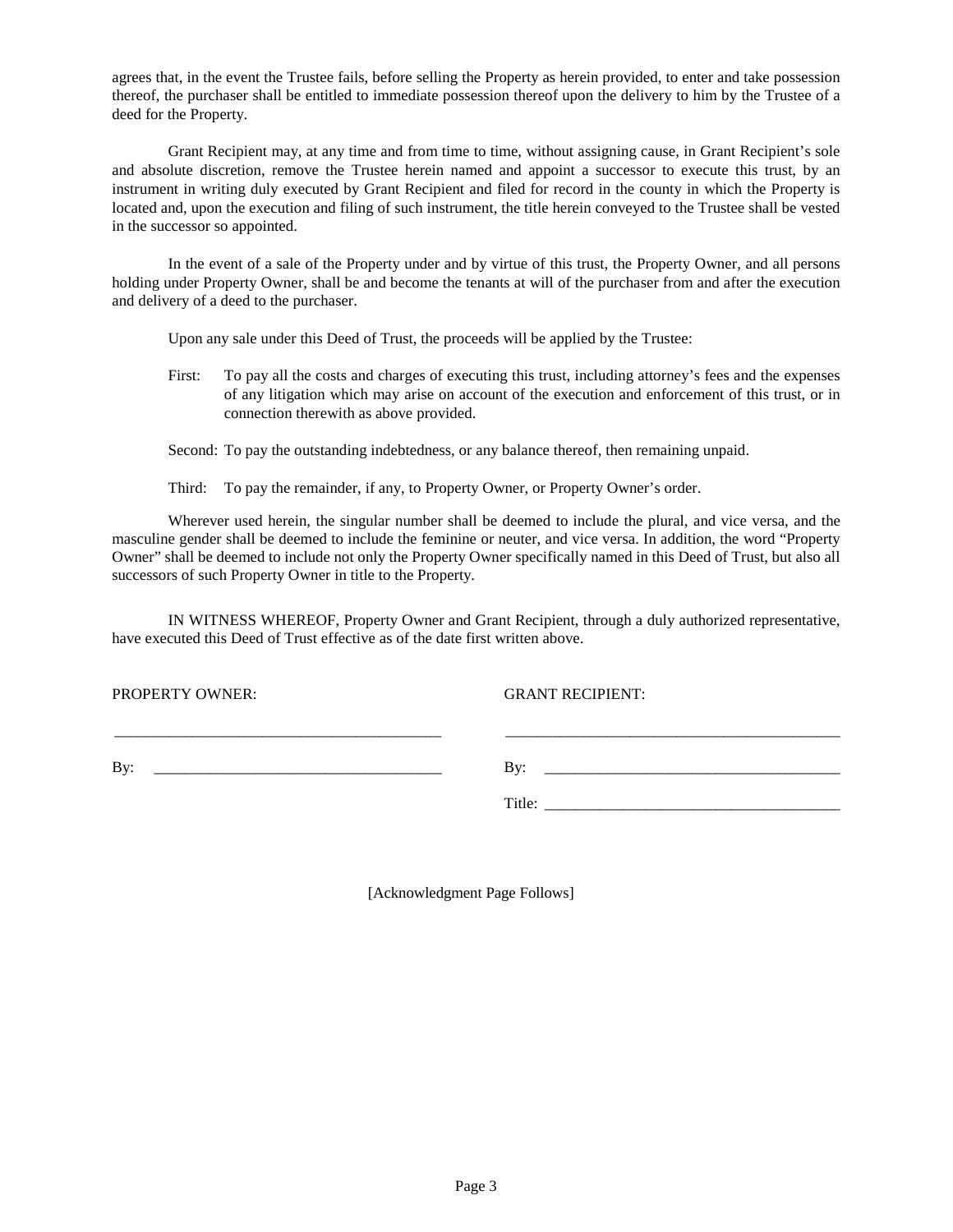| <b>STATE OF TENNESSEE</b>                                                                                                                                                                                                                                                                     |  |                                       |
|-----------------------------------------------------------------------------------------------------------------------------------------------------------------------------------------------------------------------------------------------------------------------------------------------|--|---------------------------------------|
| COUNTY OF                                                                                                                                                                                                                                                                                     |  |                                       |
| personally appeared ________________, with whom I am personally acquainted (or proved to me on the basis of<br>satisfactory evidence), and who, upon oath, acknowledged that (s)he is the within named bargainor and that (s)he<br>executed the foregoing instrument for the purpose therein. |  |                                       |
| Witness my hand and seal, at office, this _______ day of ________________________, 20__.                                                                                                                                                                                                      |  |                                       |
|                                                                                                                                                                                                                                                                                               |  | Notary Public                         |
| <b>STATE OF TENNESSEE</b>                                                                                                                                                                                                                                                                     |  |                                       |
|                                                                                                                                                                                                                                                                                               |  |                                       |
| aforesaid, personally appeared ___________________________________, with whom I am acquainted (or<br>proved to me on the basis of satisfactory evidence), and who, upon oath, acknowledged that (s)he is                                                                                      |  | executed the foregoing instrument for |
|                                                                                                                                                                                                                                                                                               |  |                                       |
| Witness my hand and seal, at office, this _______ day of ________________________, 20__.                                                                                                                                                                                                      |  |                                       |
|                                                                                                                                                                                                                                                                                               |  | Notary Public                         |

My Commission Expires: \_\_\_\_\_\_\_\_\_\_\_\_\_\_\_\_\_